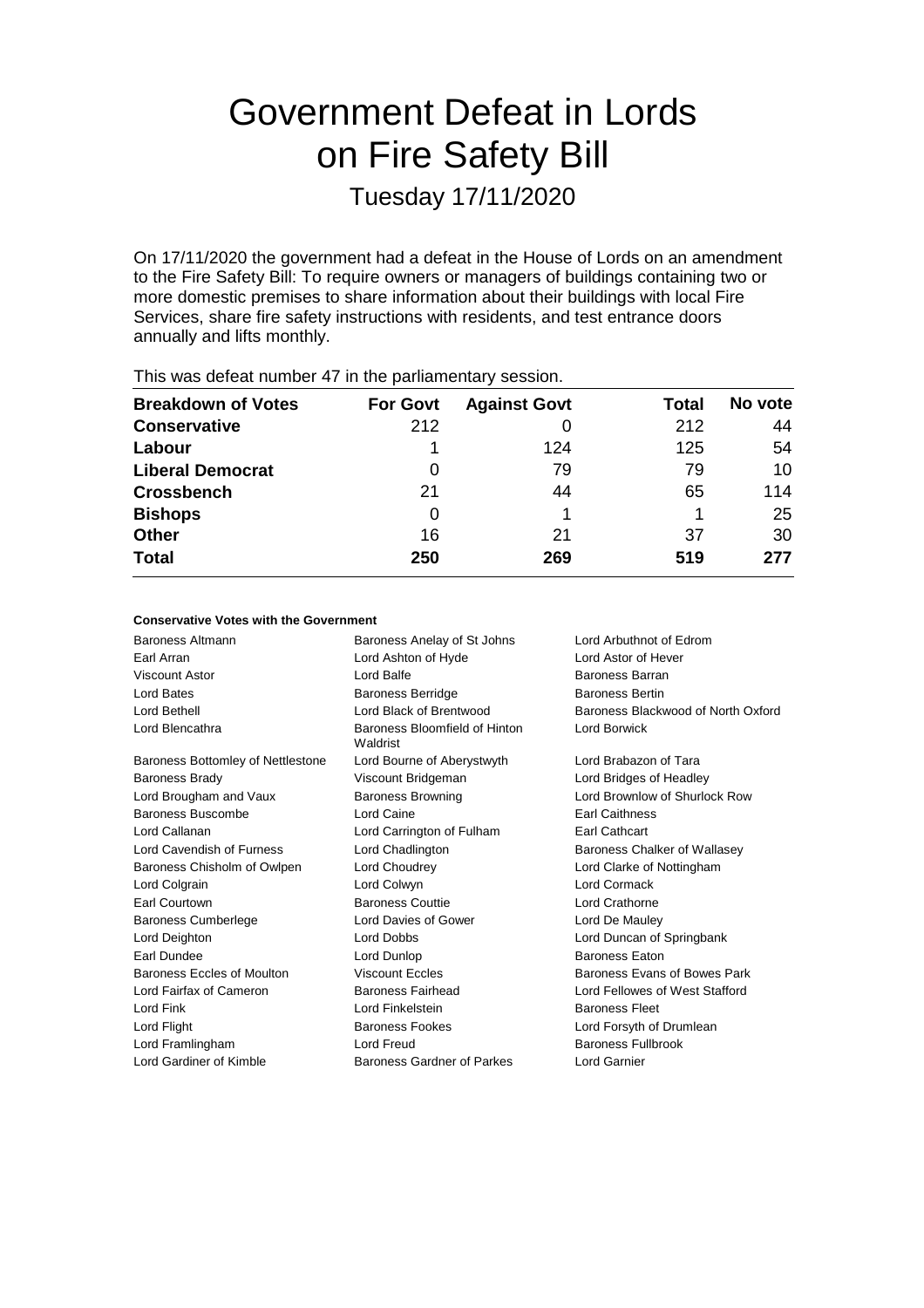Lord Glendonbrook Lord Goldsmith of Richmond Park Lord Goodlad Viscount Goschen<br>
Lord Grade of Yarmouth Lord Greenhalgh Lord Griffiths of Ff Lord Grade of Yarmouth **Lord Greenhalgh** Lord Greenhalgh Lord Griffiths of Fforestfach Lord Grimstone of Boscobel Lord Hague of Richmond Lord Hamilton of Epsom Lord Hammond of Runnymede Lord Haselhurst Lord Hayward Baroness Helic Lord Henley Lord Herbert of South Downs Baroness Hodgson of Abinger Lord Hodgson of Astley Abbotts Lord Holmes of Richmond Baroness Hooper Lord Horam Lord Howard of Rising Lord Howard of Lympne **Earl Howe Earl Howell Communist Communist** Lord Howell of Guildford Lord Hunt of Wirral **Baroness Jenkin of Kennington** Lord Johnson of Marylebone Lord Jopling **Lord Keen of Elie** Lord Keen Clear Lord King of Bridgwater Lord Kirkham Lord Kirkhope of Harrogate Lord Lamont of Lerwick Lord Lancaster of Kimbolton Lord Lang of Monkton Lord Lansley Lord Leigh of Hurley Lord Lexden Lord Lilley Earl Lindsay Lord Lingfield Earl Liverpool Lord Livingston of Parkhead Marquess of Lothian Lord Lucas Lord Mackay of Clashfern **Lord Mancroft Communist Clashfern Lord Mancroft Baroness Manzoor** Lord Marlesford Lord McColl of Dulwich Lord McInnes of Kilwinning Baroness McIntosh of Pickering Lord McLoughlin Lord Mendoza Baroness Meyer **Baroness Mobarik** Baroness Mobarik Baroness Mone Duke of Montrose **Baroness Morgan of Cotes** Baroness Morris of Bolton Baroness Morrissey **Lord Moynihan** Lord Moynihan Lord Nash Baroness Neville-Rolfe **Baroness Newlove** Baroness Newlove **Baroness Nicholson of Winterbourne** Baroness Noakes Lord Northbrook Lord Norton of Louth Lord O'Shaughnessy Lord Parkinson of Whitley Bay Lord Patten Baroness Penn **Baroness Pidding** Lord Pickles **Baroness Pidding** Baroness Pidding Lord Polak Lord Popat Lord Porter of Spalding Lord Price Lord Rana Lord Randall of Uxbridge Lord Ranger Baroness Rawlings Lord Reay Baroness Redfern Lord Ribeiro Lord Risby Lord Robathan **Baroness Rock** Lord Rose of Monewden Lord Saatchi Lord Sarfraz Lord Sassoon Baroness Sater **Baroness Scott of Bybrook** Baroness Seccombe Lord Selkirk of Douglas Baroness Shackleton of Belgravia Lord Sharpe of Epsom Lord Sheikh **Baroness Shephard of Northwold** Lord Sherbourne of Didsbury Baroness Shields **Lord Shinkwin** Lord Smith of Hindhead Baroness Stedman-Scott Lord Stewart of Dirleton Lord Strathclyde Baroness Stroud Baroness Sugg Lord Suri Lord Swinfen Lord Taylor of Holbeach Lord Tebbit Lord Trefgarne Viscount Trenchard Lord Trimble Lord True Lord Tugendhat Lord Vaizey of Didcot Baroness Vere of Norbiton Baroness Verma Lord Wakeham Baroness Warsi Lord Wasserman Lord Wei Lord Wharton of Yarm Lord Whitby Baroness Wilcox Lord Willetts **Baroness Williams of Trafford** Baroness Wyld Lord Young of Cookham Viscount Younger of Leckie

Lord Geddes Lord Gilbert of Panteg Lord Glenarthur

#### **Conservative Votes against the Government**

### **Labour Votes with the Government** Lord Watts

|  |  |  |  | <b>Labour Votes against the Government</b> |
|--|--|--|--|--------------------------------------------|
|--|--|--|--|--------------------------------------------|

Lord Adonis Lord Alli Baroness Amos Lord Anderson of Swansea Baroness Armstrong of Hill Top Lord Bach Lord Bassam of Brighton Lord Beecham Lord Berkeley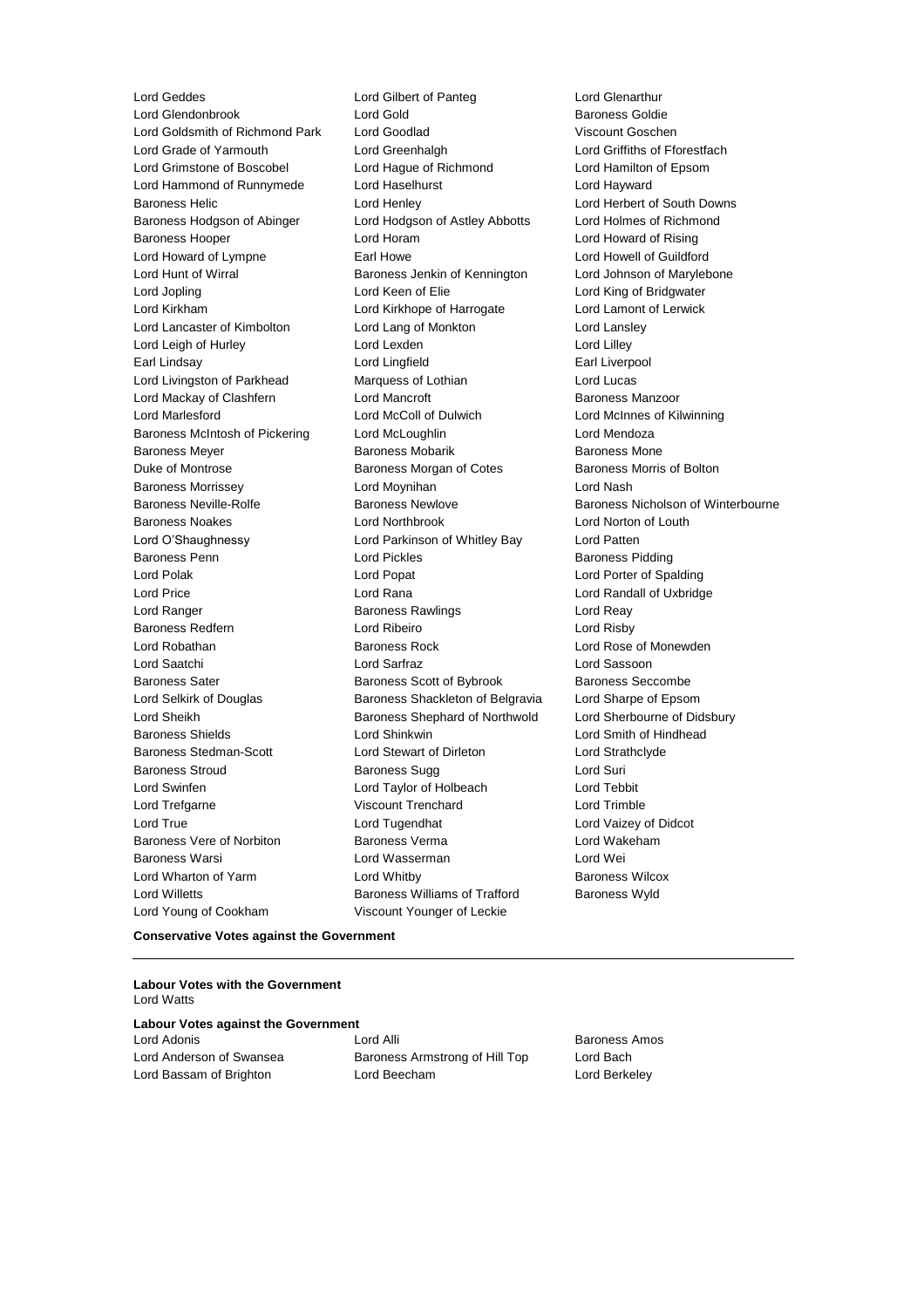Lord Boateng Lord Bradley Lord Brooke of Alverthorpe Lord Browne of Ladyton Baroness Bryan of Partick Lord Carter of Coles Baroness Chakrabarti Lord Clark of Windermere Baroness Clark of Kilwinning Baroness Cohen of Pimlico **Lord Collins of Highbury** Baroness Corston Baroness Crawley **Lord Cunningham of Felling** Lord Davies of Brixton Lord Desai Baroness Donaghy Lord Donoughue Baroness Drake Lord Dubs Lord Eatwell Lord Elder **Lord Foulkes of Cumnock** Baroness Gale Lord Giddens **Baroness Golding** Baroness Goudie Lord Grantchester Lord Griffiths of Burry Port Lord Grocott Viscount Hanworth Lord Haskel Lord Haworth Baroness Hayman of Ullock Baroness Hayter of Kentish Town Baroness Healy of Primrose Hill Baroness Henig Lord Hollick Baroness Hughes of Stretford Lord Hunt of Kings Heath Baroness Jay of Paddington Lord Jones Baroness Jones of Whitchurch Lord Jordan Lord Judd Lord Kennedy of Southwark Baroness Kennedy of The Shaws Baroness Kingsmill Lord Knight of Weymouth **Baroness Lawrence of Clarendon** Lord Layard Lord Leitch **Lord Lennie** Lord Lennie **Lord Levy** Baroness Liddell of Coatdyke Lord Liddle Lord Lipsey Baroness Lister of Burtersett Lord MacKenzie of Culkein Baroness Mallalieu Lord Mandelson Lord Maxton Lord McAvoy Baroness McDonagh Baroness McIntosh of Hudnall Lord McKenzie of Luton Lord McNicol of West Kilbride Lord Mendelsohn Lord Monks Baroness Morris of Yardley **Lord Murphy of Torfaen** Baroness Nye Baroness Osamor **Baroness Pitkeathley Baroness Provident Lord Prescott** Baroness Primarolo **Baroness Prosser Baroness Prosser** Lord Puttnam Baroness Quin **Baroness Ramsay of Cartvale** Baroness Rebuck Lord Reid of Cardowan Lord Rooker Lord Rosser Lord Rowlands Baroness Royall of Blaisdon Lord Sawyer Baroness Sherlock Lord Sikka Viscount Simon Baroness Smith of Gilmorehill Baroness Smith of Basildon Lord Snape Lord Soley Lord Stevenson of Balmacara Baroness Taylor of Bolton Baroness Thornton **Lord Touhig** Lord Touhig Lord Triesman Lord Tunnicliffe **Lord Turnberg** Lord Turnberg **Baroness Warwick of Undercliffe** Lord Watson of Invergowrie **Lord West of Spithead** Baroness Wheeler Lord Whitty **Baroness Wilcox of Newport** Lord Wills Lord Winston **Lord Wood of Anfield** Baroness Young of Old Scone Lord Young of Norwood Green

Baroness Billingham Baroness Blower Lord Blunkett

### **Liberal Democrat Votes with the Government**

### **Liberal Democrat Votes against the Government**

Lord Alderdice **Lord Allan of Hallam** Lord Alliance **Baroness Bakewell of Hardington** Mandeville Lord Beith Baroness Benjamin Baroness Bowles of Berkhamsted Lord Bradshaw Baroness Brinton Lord Bruce of Bennachie Lord Burnett **Baroness Burt of Solihull** Lord Campbell of Pittenweem Lord Chidgey Lord Clement-Jones Lord Cotter Lord Dholakia Baroness Featherstone Lord Foster of Bath Baroness Garden of Frognal Lord German **Earl Glasgow** Earl Glasgow Lord Goddard of Stockport Lord Greaves **Baroness Grender** Baroness Hamwee Baroness Harris of Richmond Baroness Humphreys Lord Hussain Baroness Hussein-Ece Baroness Janke Baroness Jolly Lord Jones of Cheltenham Baroness Kramer

Baroness Barker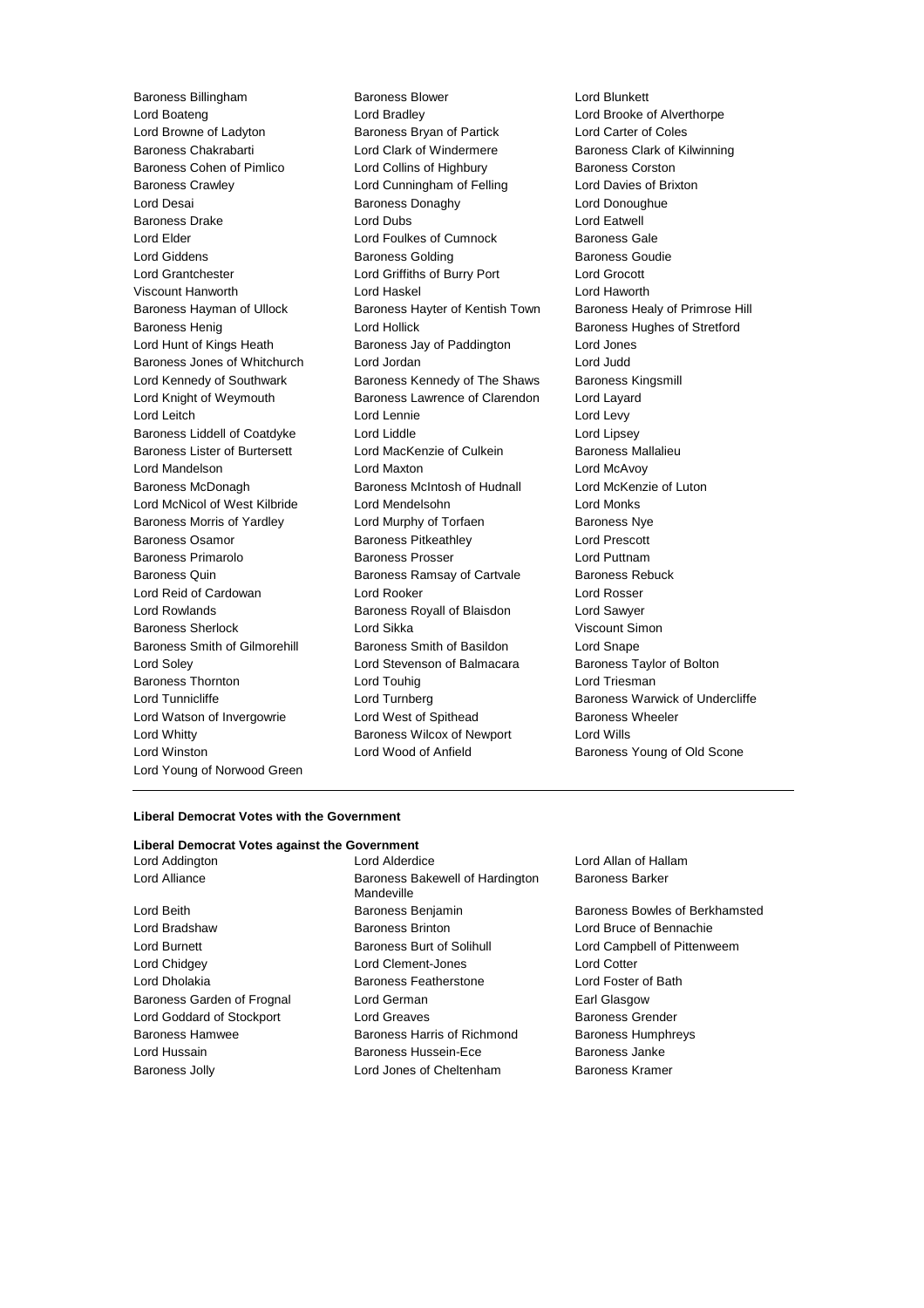- Lord Wrigglesworth
- Lord Lee of Trafford **Baroness Ludford** Lord Marks of Henley-on-Thames<br>
Lord McNally **Baroness Miller of Chilthorne Domer** Lord Newby Baroness Miller of Chilthorne Domer Lord Newby Lord Oates Lord Paddick Lord Palmer of Childs Hill Baroness Parminter Baroness Pinnock Lord Purvis of Tweed Baroness Randerson Lord Razzall Lord Rennard Lord Roberts of Llandudno Baroness Scott of Needham Market Lord Scriven Lord Sharkey Baroness Sheehan Lord Shipley Baroness Smith of Newnham Lord Stephen Lord Stoneham of Droxford Lord Storey Lord Stunell Baroness Suttie Lord Taverne Lord Taylor of Goss Moor Lord Teverson Baroness Thomas of Winchester Lord Thomas of Gresford Baroness Thornhill Viscount Thurso Lord Tope Lord Tyler Baroness Tyler of Enfield Lord Verjee Lord Wallace of Saltaire Lord Wallace of Tankerness Baroness Walmsley Lord Willis of Knaresborough
	-

### **Crossbench Votes with the Government**

Lord Cameron of Dillington Lord Carey of Clifton Lord Craig of Radley **Viscount Craigavon** Craigavon Earl Erroll **Example 20** Lord Field of Birkenhead Lord Greenway Lord Hope of Craighead Lord Kakkar Lord Kilclooney Lord Patel Lord Powell of Bayswater Lord Rowe-Beddoe Lord St John of Bletso Lord Vaux of Harrowden Viscount Waverley

### **Crossbench Votes against the Government**

Lord Wilson of Dinton **Baroness Young of Hornsey** 

Lord Alton of Liverpool **Lord Best** Baroness Boothroyd Baroness Bull **Baroness Bull Baroness Butler-Sloss** Baroness Campbell of Surbiton Baroness Clark of Calton Baroness Coussins Lord Crisp Lord Cromwell **Lord Curry of Kirkharle** Baroness Deech Baroness D'Souza **Baroness Falkner of Margravine** Baroness Finlay of Llandaff Baroness Grey-Thompson Baroness Hayman Lord Hogan-Howe Lord Kerslake **Lord Laming** Lord Laming **Baroness Lane-Fox of Soho** Lord Low of Dalston **Lord Mair Lord Mair Baroness Murphy** Baroness O'Loan Baroness Prashar Lord Ravensdale Lord Rees of Ludlow Lord Russell of Liverpool Lord Singh of Wimbledon Lord Smith of Kelvin Duke of Somerset Baroness Stern Lord Thurlow **Lord Walker of Aldringham** Baroness Watkins of Tavistock

Lord Carrington Lord Chartres Viscount Colville of Culross

Lord Broers Baroness Brown of Cambridge Lord Brown of Eaton-under-Heywood Baroness Hollins **Example 2** Lord Houghton of Richmond Baroness Hunt of Bethnal Green

### **Bishop Votes with the Government**

### **Bishop Votes against the Government** Bishop of St Albans

### **Other Votes with the Government**

Baroness Fox of Buckley **Lord Gadhia** Lord Gadhia Lord Hay of Ballyore Lord Inglewood Lord Kalms Lord Lupton

Lord Tyrie

Lord Browne of Belmont Lord Dodds of Duncairn Lord Empey Lord Maginnis of Drumglass Lord McCrea Magherafelt and Cookstown Lord Morrow Lord Pearson of Rannoch Lord Rogan

Lord Moore of Etchingham